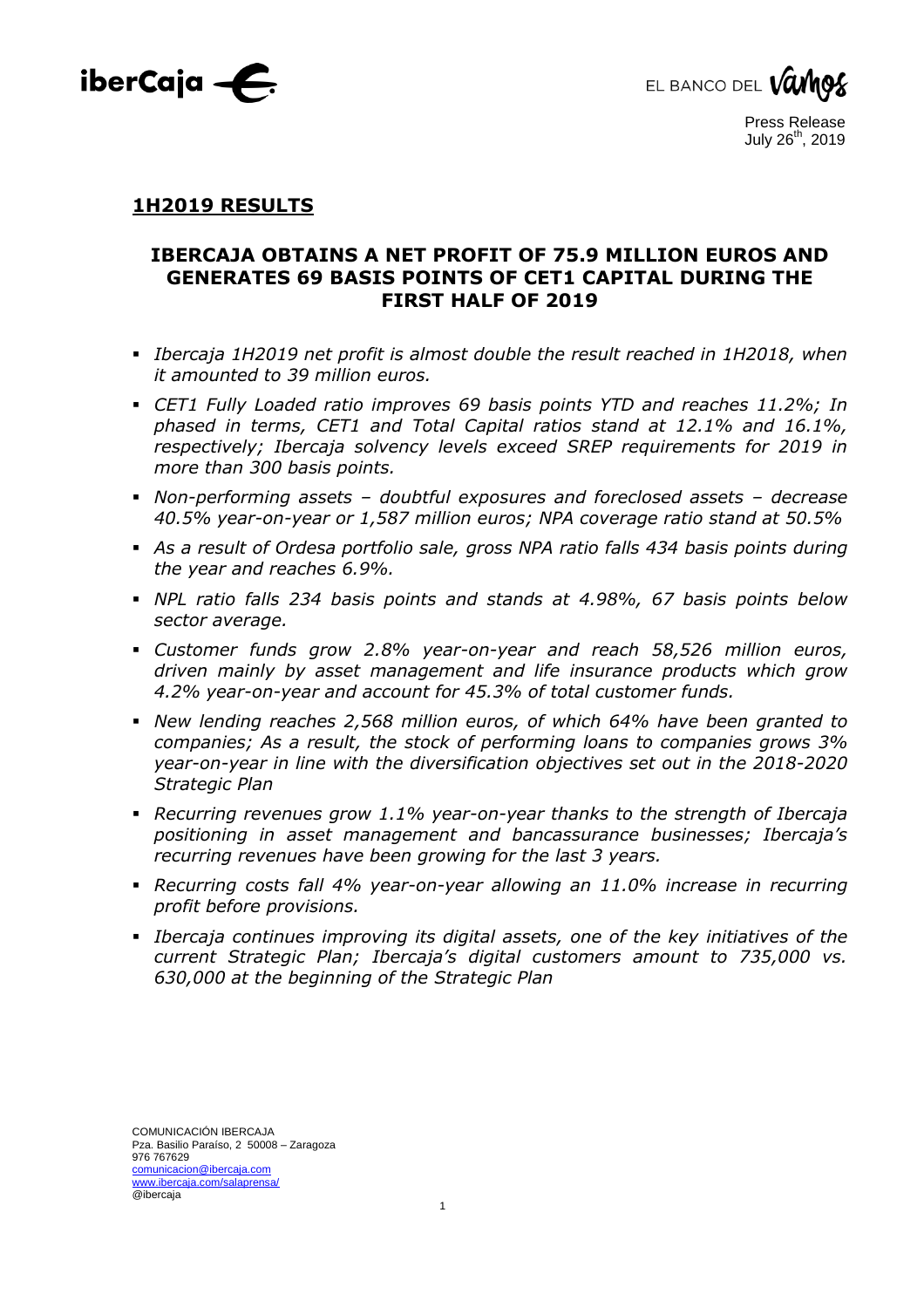



Zaragoza, July 26th, 2019.- Ibercaja's net profit in the first half of 2019 amounts to 75.9 million euros as a result of the strong commercial activity and the reduction in non-performing assets.

The net profit represents 1.9x the amount achieved during the first half of 2018 when it stood at 39.3 million euros. The improvement in recurring profitability is one of the main ambitions in Ibercaja's 2018-2020 Strategic Plan.

Ibercaja has continued transforming its business model over the last 6 months while maintaining a strong commercial dynamism, especially in terms of customer funds (+2.8% year-on-year) and their diversification (45.3% of the total amount are mutual funds, pension funds and life insurance products).

Recurring revenues stand at 469.5 million euros, representing an increase of 1.1%, primarily driven by the increase in revenues linked to asset management and bancassurance businesses. Ibercaja's recurring revenues grow for a third year in a row.

Recurring costs fall 4% year-on-year resulting in a 11.0% year-on-year increase in the recurring profit before provisions.

Additionally, Ibercaja has reduced the stock of non-performing assets by 40.5% year-on-year and generated 69 basis points of capital during the semester.

#### **Asset management business drives customer funds growth**

As of June 2019, total customer funds managed by Ibercaja stood at 58,526 million euros, 1,590 million euros more than a year ago, representing a year-onyear growth of 2.8%. In November 2018, Ibercaja launched "Cuenta Vamos" a new payroll account with the aim of increasing the number of customers. Ibercaja has signed 35,000 new accounts in the first half of the year with a total balance of 220 million euros.

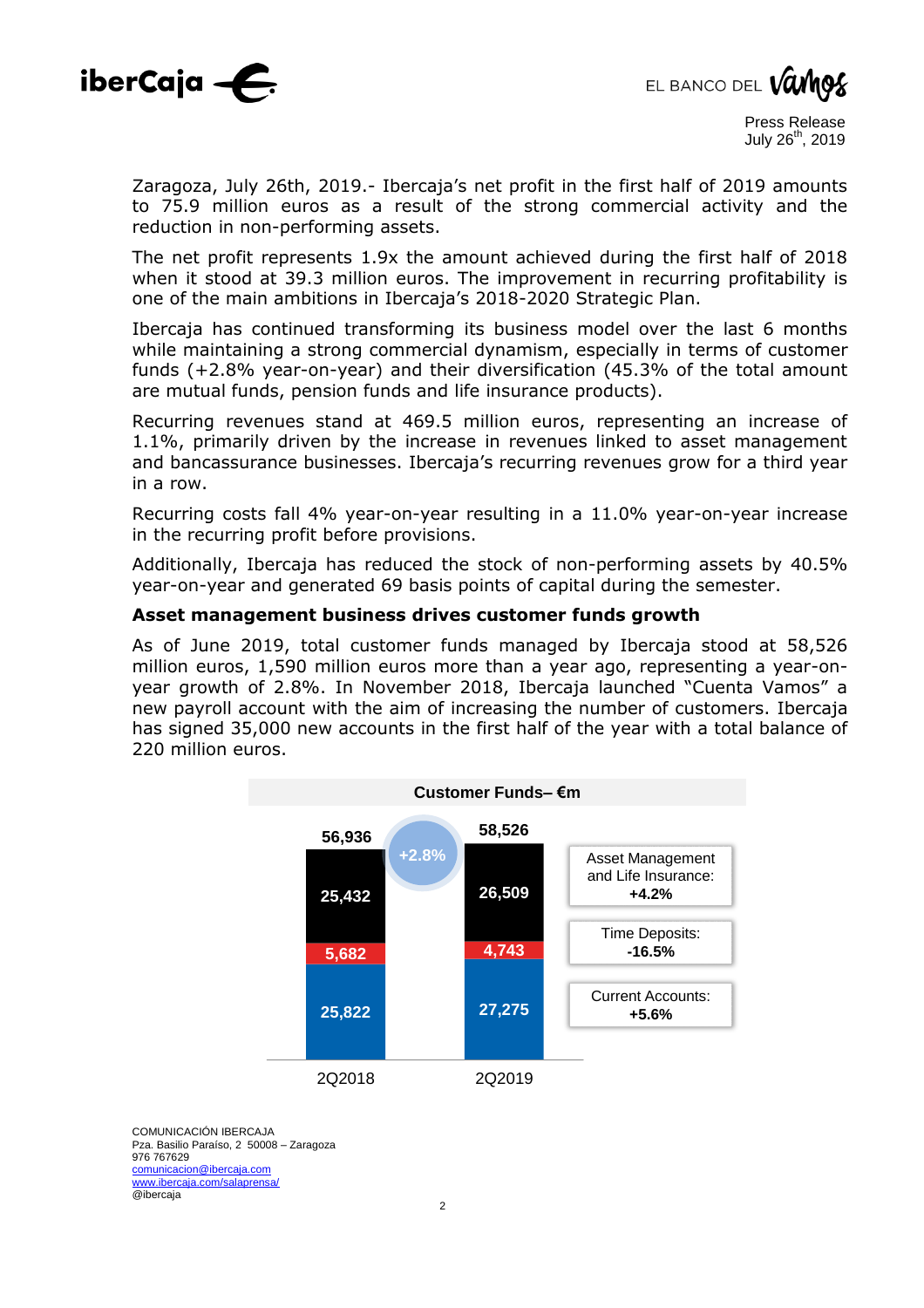



Ibercaja has continued increasing its assets under management and life insurance products. The evolution in mutual funds has been outstanding as Ibercaja Gestión has been the fourth asset management company in terms of net inflows into mutual funds in 1H2019. As a result, the company has been able to increase its market share by 28 basis points in one year and reaches 4.9%. Moreover, Ibercaja Gestion has reorganized its investment team and created a new analysis department in order to support the growth that the companied has achieved over the last 5 years.

All in all, these products have grown 4.2% year-on-year (1,077 million euros) and amount to 26,509 million euros. The weight of these products in total customer funds stands at 45.3%, and is the highest weighting among Spanish retail banks.

The Bank's recognized advisory capabilities, together with the products and quality in the management of the Financial Group's companies, constitutes a relevant competitive advantage in the current scenario of negative interest rates and the potential development of long-term financial savings in Spain over the next few years, taken into account demographic forecasts.

#### **Loans to companies accounted for 64% of the new lending operations**

Ibercaja has granted 2,568 million euros in new loans during the first half of 2019. Companies account for 64% of new lending, being a key segment in the 2018- 2020 Strategic Plan. The average volume of new loans to companies stand at 86,000 euros, which reveals Ibercaja's focus in SME lending. Furthermore, accumulated working capital financing in the semester has grown by 11.5% yearon-year, to 3,719 million euros. As a result of this strategy the stock of performing loans to companies grows 3% year-on-year.

Geographically, Madrid & Mediterranean Basin account for 49% of the new loan production; this level stands in line with the growth strategy that the Company is pursuing in these markets, which are the most dynamics in the Spanish economy.

#### **Recurring revenues grow for a third year in a row**

Net interest margin reaches 278.1 million euros, a 0.4% year-on-year increase. Additionally, net fee income rises 2.2% year-on-year to 191.4 million euros driven by commissions related to asset management and bancassurance businesses (+7.8% year-on-year). This source of revenues represents 60% of total net fee income.

As a result, recurring revenues (net interest margin + net fee income) reaches 469.5 million euros, a 1.1% increase vs. the first half of 2018. Ibercaja has been able to increase its recurring revenues for a third year in a row.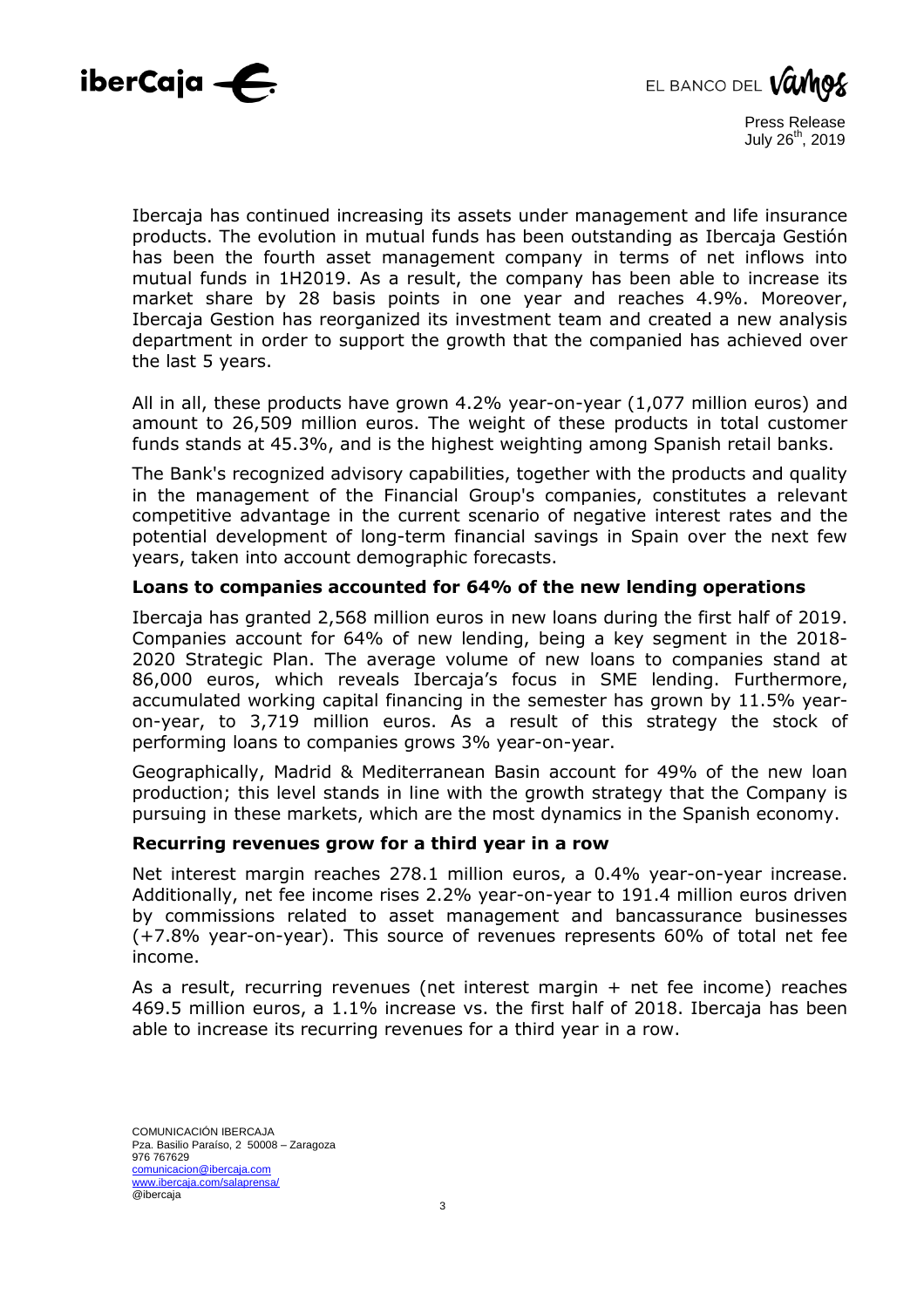# $iberCaja -<sub>5</sub>$

EL BANCO DEL VU

Press Release July 26<sup>th</sup>, 2019



Total operating costs fall 18.8% year-on-year after the non-recurring costs of the first quarter of 2018. In that quarter, the Bank registered a 55.5 million euros expense related to the redundancy plan agreed with the majority of worker representatives in 2017. Excluding the costs related to the redundancy plan, recurring cost decrease 4% year-on-year.

As a result, Ibercaja has improved its result before provisions by 38.5% in the first half 2019, reaching 195 million euros.

Ibercaja's recurring profit before provisions (net interest margin + net fee income - recurring operating expenses) grows 11% year-on-year to 176.1 million euros. Recurring earnings before provisions as a percentage of average total assets improves by 6 basis points year-on year-to 0.67%.

The improvement in the economic situation, the active management of the nonperforming assets carried out by the Bank and the levels of coverage achieved, thanks to the provisioning effort made in previous years, allow the cost of risk to stand at 38 basis points.

The ongoing dynamism of activity with customers, the lack of extraordinary expenses and the non-performing assets reduction allow Ibercaja to post a net profit of 75.9 million euros for the first half of 2019. The net profit of the semester represents 1.9x the amount achieved in the first half of 2018.

#### **NPL ratio stands 67 basis points below sector average**

Non-performing assets (doubtful + foreclosed assets) decrease 40.5% year-onyear (1,587 million euros). As of June 2019, the stock of non-performing assets stands at 2,337 million euros.

The balance of doubtful loans falls 32.7% year-on-year (795 million euros) as a result of Ordesa transaction. This portfolio sale (which included loans to companies, mostly classified as doubtful, with a gross value of €534m) has had a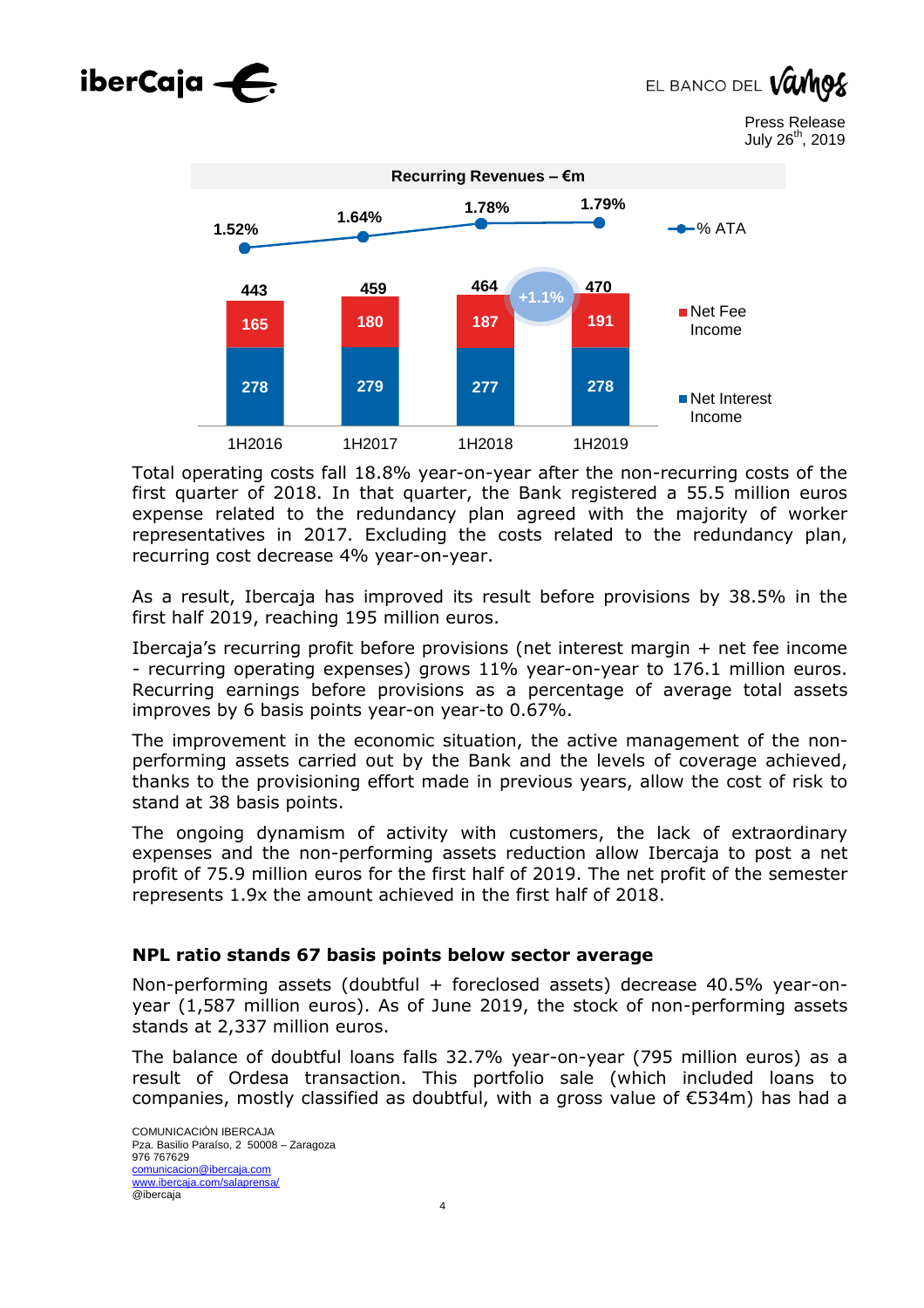



negative impact of €27m. This transaction has been accounted under financial operations result in 2Q P&L account.

NPL ratio falls 234 basis points year-on-year and stands at 4.98%, 67 basis points below sector average.



Ibercaja's NPA coverage ratio stands at 50.5%.

#### **Continuous improvement in solvency levels**

Ibercaja reports a strong capital generation during the first half of 2019; CET1 Fully Loaded ratio stands at 11.2%, 69 basis points above the level of December 2018. Total Capital Fully Loaded reaches 15.2%.



In Phased In terms, CET1 and Total Capital ratios stand at 12.1% and 16.1% respectively, more than 300 basis points above SREP requirements for 2019 in both cases (9% and 12.5%, respectively).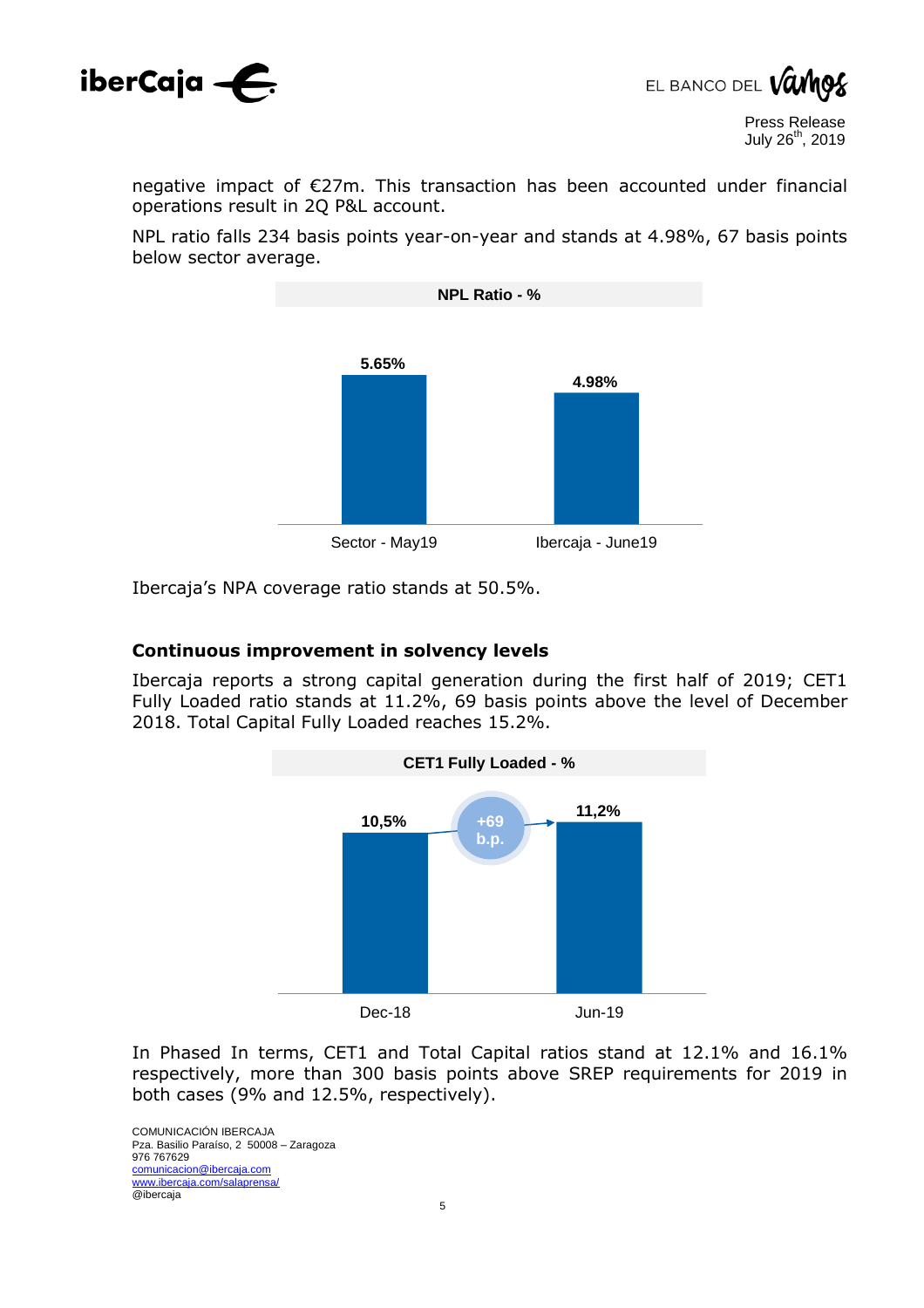



Moreover, available liquid assets represent 21% of total assets giving Ibercaja a strong liquidity position. Additionally, Ibercaja shows a prudent funding profile with customer deposits accounting for 79% of gross external funding.

#### **Strong progress in the transformation process with 735,000 digital customers**

Ibercaja business model transformation is one of the main initiatives on its 2018- 2020 Strategic Plan. The main drivers for this transformation process are the digitalization of the internal processes and the relationship with the customer. The long term partnership established with Microsoft, initiated in May 2016, acted as catalyst for this initiative.

During the first semester of 2019, among other actions, Ibercaja has put in place the digital onboarding system for new clients and it now permits mobile payments for customers through Google, Apple and Samsung payment platforms.

As a result of this strategy, the number of digital customers of the entity, those that have used the digital banking solution or the app in the last month, reaches 735,000 individuals, comparing with 630,000 at the end of 2017.